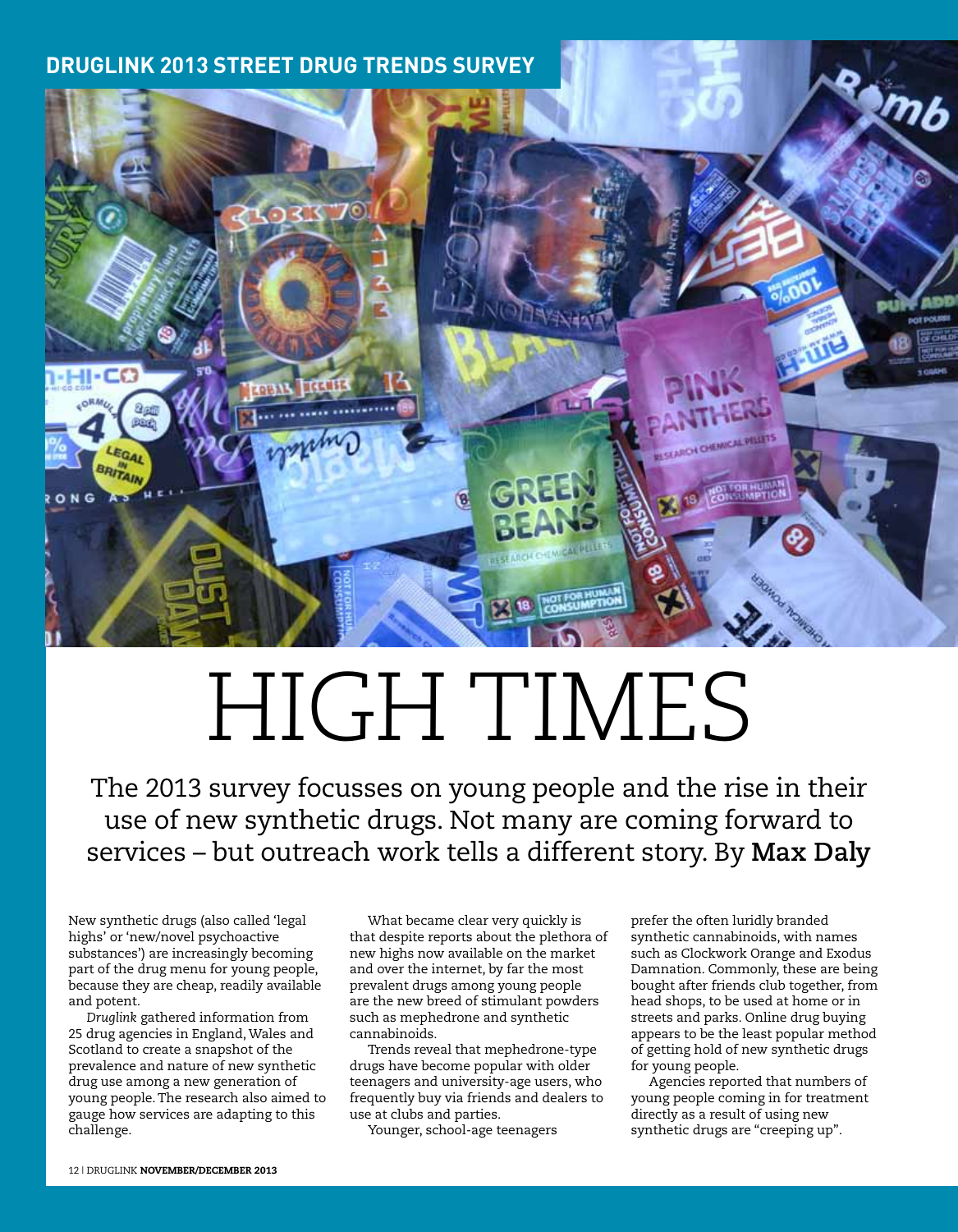In Middlesbrough, where the most marked increase was reported, of 71 presentations in the last year, 23 came in with new synthetic drugs – predominantly mephedrone – as their primary problem. Overall mephedrone presentations in England rose from 900 in 2010/11 to 1630 in 2012/13, according to the latest drug treatment statistics from Public Health England.

"They are mainly school-aged children, who have started bingeing on mephedrone or similar drugs over three or four days," says the manager of a Teeside young peoples' service. "They are usually people who have not taken other illegal drugs, who started using mephedrone when it was legal and who use at home on a Monday night."

## Some agencies expressed concerns that some products seemed to become more popular after being linked in the local and national media to hospitalisations and **DEATHS**

But among most of the services surveyed, numbers in treatment for new synthetic drugs remain low compared to presentations for traditional drugs, such as cannabis and alcohol. However, their outreach work reveals a different story. Almost all the agencies contacted by *Druglink* said new synthetic drugs now figure highly in young people's psychoactive repertoires.

A survey of 116 mainly young people in Newcastle, with an average age of between 16 and 17 carried out in August, found that two thirds had used new synthetic drugs, while Lifeline's young people's service in York reported a noticeable shift in its clients aged 14 and over, many of whom are from middle class families, moving from cannabis and alcohol to new synthetic drugs and high energy caffeine drinks.

In Scotland, fieldwork carried out at festivals by the charity Crew2000 found 31 per cent of young people had taken a "mystery white powder", 30 per cent had taken mephedrone and 28 per cent had used synthetic cannabinoids. Meanwhile a survey among experts engaged with young people in education, health and

crime by the Scottish Drug Forum (SDF) revealed 65 per cent said their clients were using new synthetic drugs.

Feedback from the SDF survey shows that this new wave of drugs is becoming popular because they have simply become "fashionable" or "trendy" with young people – far more so than traditional substances, which are seen as remnants from a bygone generation of users and addicts. Some agencies expressed concerns that some products seemed to become more popular after being linked in the local and national media to hospitalisations and deaths.

These drugs are potent. One drug worker described synthetic cannabinoids, about twice as strong as its natural cousin, as offering more "bangs for your buck" than virtually any other psychoactive substance on the market.

A manager for KCA, which runs young people's drug services in Kent, told *Druglink*: "From what I've seen, it's the potency of a particular brand that is more of a pull for young people who are buying these drugs, rather than the fact they may be legal.

"With synthetic cannabinoids, it's all about getting totally out of it. Lots of them will use a bong and actually say it was a negative experience. But this drug is not used for relaxing like normal cannabis. There is a real need for escapism, it's a comfort blanket so they can forget everything. Yes, it's a substitute for cannabis, but if you use the same dose as cannabis, it wipes you out."

New synthetic drugs are also cheap and easy to buy. In Newcastle, the availability of new synthetic drugs is expanding away from head shops. A survey of teenagers found that while 45 had bought their drugs from head shops, 20 had bought them from petrol stations and takeaways.

Agencies said the use of new synthetic drugs by young people was highly influenced by very localised trends. In Maidstone, Kent, for example, where there are four head shops, synthetic cannabinoids are increasingly the drug of choice for young people. Yet 21 miles down the road in Ashford, mephedrone-type powders and pills are far more popular. Then again, 13 miles away in Tonbridge, these drugs are on the whole being ignored by young people.

The survey found that new synthetic drugs and the way they are bought is attracting a new set of drug users and creating subtle changes in the way

young users behave. Some agencies say they have groups of new synthetic drug users who have not, nor would not, use traditional or illegal drugs.

In North Tyneside, one agency said the easy availability of synthetic cannabinoids from head shops with ordinary opening hours has changed the dynamic of young people's drug use to

## WHO DO YOUNG PEOPLE TURN TO FOR HELP WITH DRUGS?

A survey on drug use carried out this year by Nottingham City Council among nearly 500 school children in the city reveals some interesting facts:

54% **had heard of the government's drug advice service, Talk to Frank.**

2% **visited the Talk to Frank website.**

1% **thought Talk to Frank was very helpful.**

28% **thought legal drugs are less harmful than illegal ones.**

11% **are worried by drug taking.**

15% **are worried by drug dealers.**

19% **are affected by adults using drugs around them.**

15% **have got into a fight because of drugs.**

12% **have damaged something because of drugs.**

6% **have had sex because of drugs.**

6% **have stolen something because of drugs.**

10% **have put themselves in danger because of drugs.**

NB. This was a baseline survey on drug use used to direct subsequent DrugAware Programme interventions.